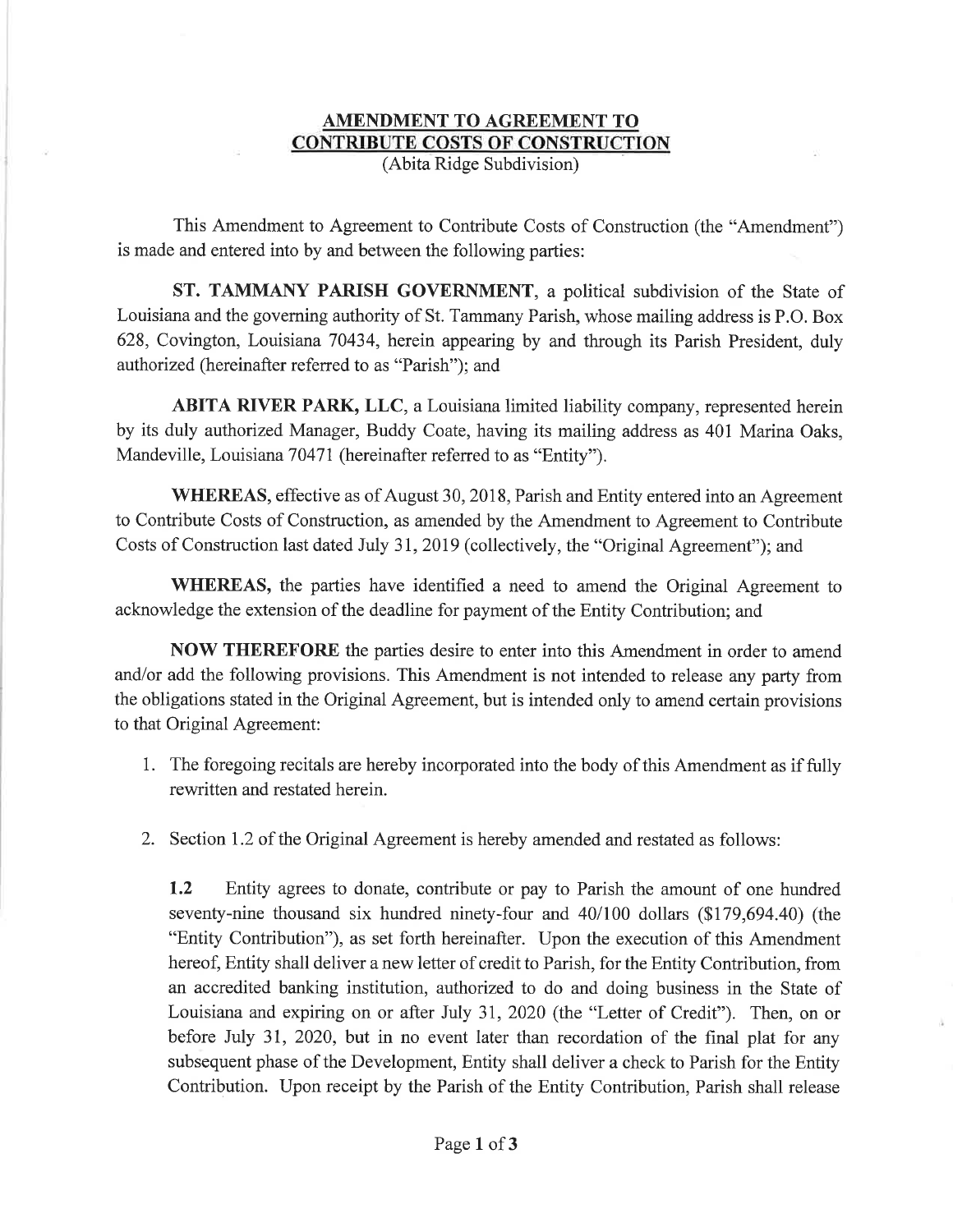the Letter of Credit and Entity shall have no further obligations hereunder. Failure of Entity to provide the Entity Contribution by July 31,2020 shall permit Parish to call the Letter of Credit. Notwithstanding anything contained herein to the contrary, Parish expressly reserves the right to review and approve the form and content of the Letter of Credit.

- 3. This Amendment supersedes the Original Agreement only where there exists any conflict. This Amendment controls any conflicts of any terms or conditions. Except as amended hereby, the Original Agreement remains unmodified and in full force and effect.
- 4. All capitalized terms used herein but not defined shall have the meaning assigned to them in the Original Agreement.

(Signature page follows.)

s).